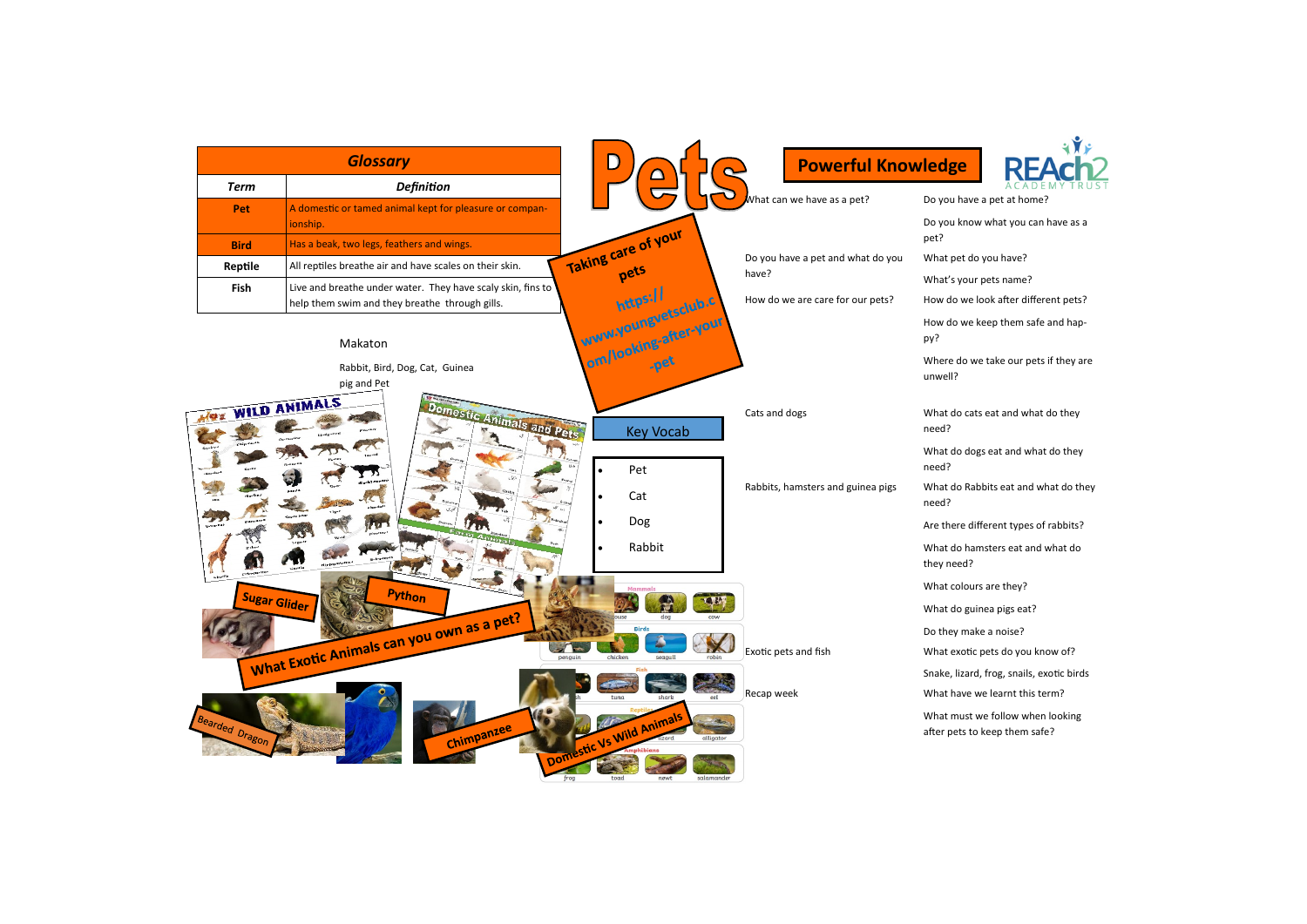

Before you choose a pet you have to think about:

- \* where you live do you have a garden or do you live in a flat?
- \* how much time you and your parents have to look after a pet
- \* do you have a younger brother or sister who may not be able to be safe around some pets
- $\star$  where the pet will live
- \* how big it will grow up to be puppies and kittens are really cute when they're small but they could grow up to be quite huge!
- \* who is going to look after the pet?
- \* how much it will cost food, injections to stop your pet from getting diseases, licences, vet's bills, holiday care, as well as any damage which might be done to homes and gardens by pets which are curious or bored.





À



#### What to feed my Pet?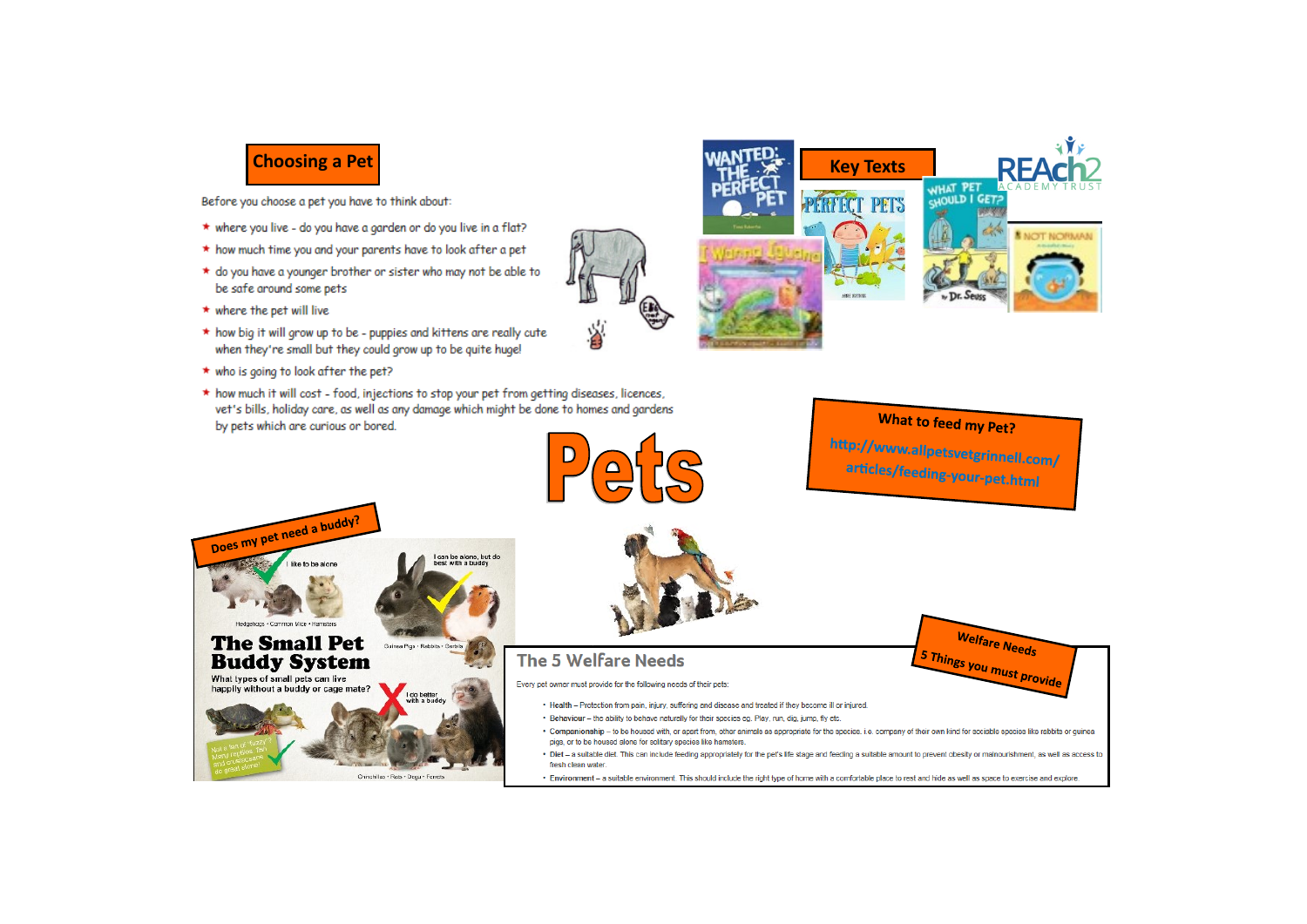## Connectivity

## **Prior learning**

• **'All About Me' where we looked at our families and whether we had pets at home.**



# **Future learning**

- **We're all going to the zoo topic**
- **Reception - I Need a Hero**



#### **Current learning**

- **What is a pet?**
- **Where do they live?**
- **What type of animals could you have as a pet?**
- **How do we look after them?**
- **What do they need? What are the 5 things we must provide to our pets by law?**
- **What do pets eat?**
- **Do all pets have 4 legs?**
- **Do all pets need daily exercise?**
- **Can you move like a pet?**

## Connectivity